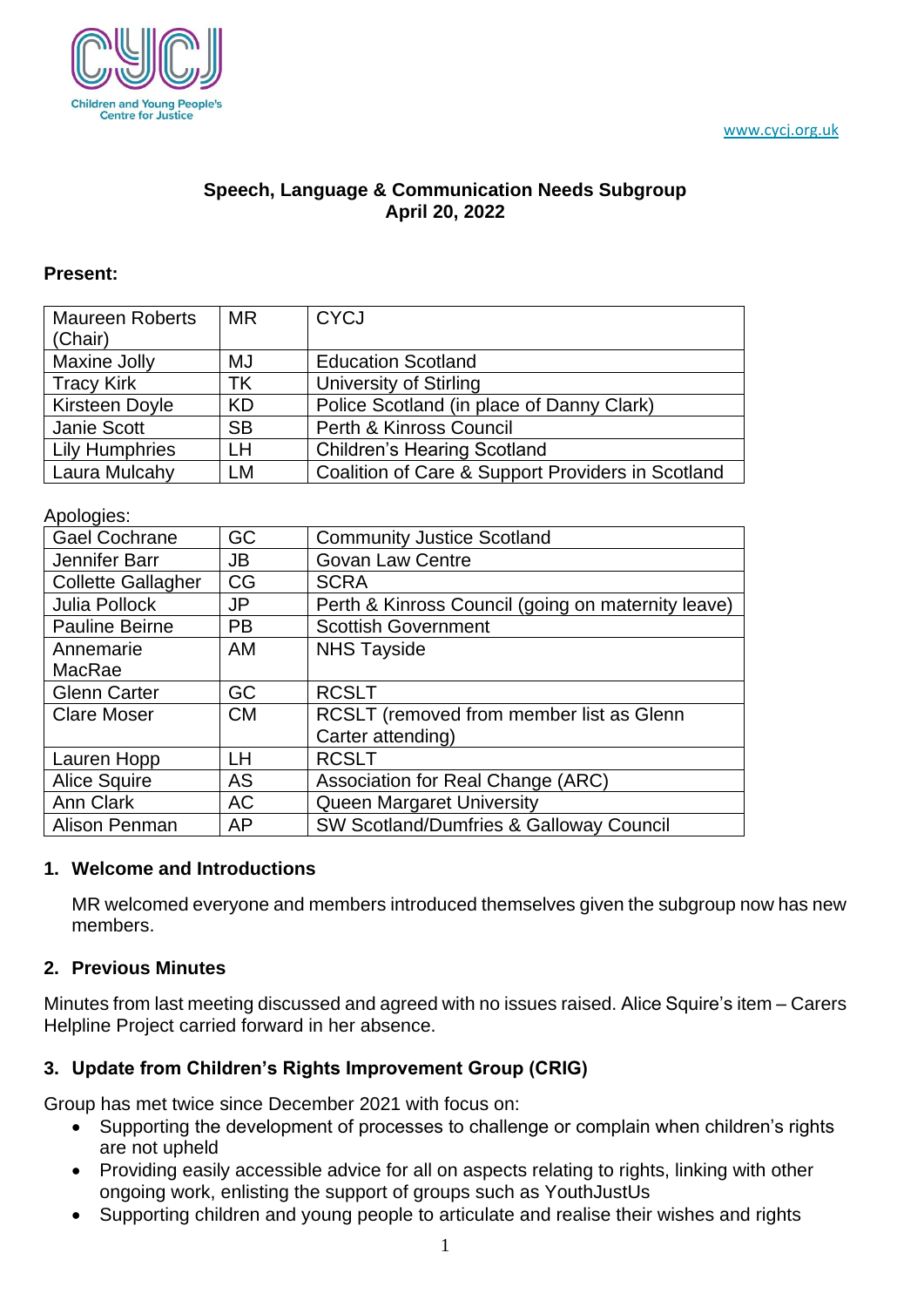

• Working with practitioners to raise awareness of general rights across the youth justice field through engagement events, fact sheets and other materials.

Achieved to date:

- Cross-reference work underway across Government mapping exercise
- A data report will be written by CYCJ and CYPCS to monitor if children's rights are being protected
- New Youth Justice Standards and a child friendly version of these standards have been published. Co-produced standards will be started this year
- EEI practitioner's forum is considering how practitioners can engage children in the EEI process
- A suite of rights documents/flyers have been produced/linked to in 'Just the Right Space' (co-produced web site).

# **Update from Participation Subgroup**

Sub-group was yet to meet with membership consisting of representatives from Youth Just Us, an MSYP and potentially young people from Action for Children, Who Cares? Scotland and Our Hearings Our Voice.

## **4. Terms of Reference/Membership**

MR shared the updated Terms of Reference with the CRIG who approved the amendments suggested by the subgroup, including the further action regarding supporting transitions and relationships.

MR advised that CRIG were also happy with our membership, and we now have additional representatives from CHS, SCRA, Scottish Courts and Tribunals Service. Maxine Jolly will attend for Education Scotland as Janine McCullogh is a CRIG member, Claire Moser, Policy Advisor, RCSLT will not attend but will liaise accordingly with Glenn Carter, Kirsteen Doyle is now representing Police Scotland as Danny Clark has moved to another department and Julia Pollock has commenced maternity leave. Jan Green will represent SPS/TalkLinks, and Pauline Beirne will attend on behalf of the Scottish Government.

Jennifer Barr had agreed to consider representation from educational psychology and Annemarie Macrae to approach colleagues in CAMHS, these actions will be **carried forward** as neither were able to attend the meeting.

# **5. 'A Guide to Youth Justice in Scotland, policy, practice and legislation' - SLCN chapter**

MR thanked those members who had also contributed to peer reviewing the CYCJ SLCN Practice Guide Chapter which will be published at the YJ conference in June 2022. CYCJ are still accepting applications for the virtual conference until 30.05.2022 click on the following link to apply:

<https://www.eventbrite.co.uk/e/national-youth-justice-conference-2022-tickets-274900624167>

# 6. **Mapping Resources**

MR thanked those who had already shared resources and JS highlighted some items she had posted onto the Teams Channel. It was agreed that most of the subgroup had not shared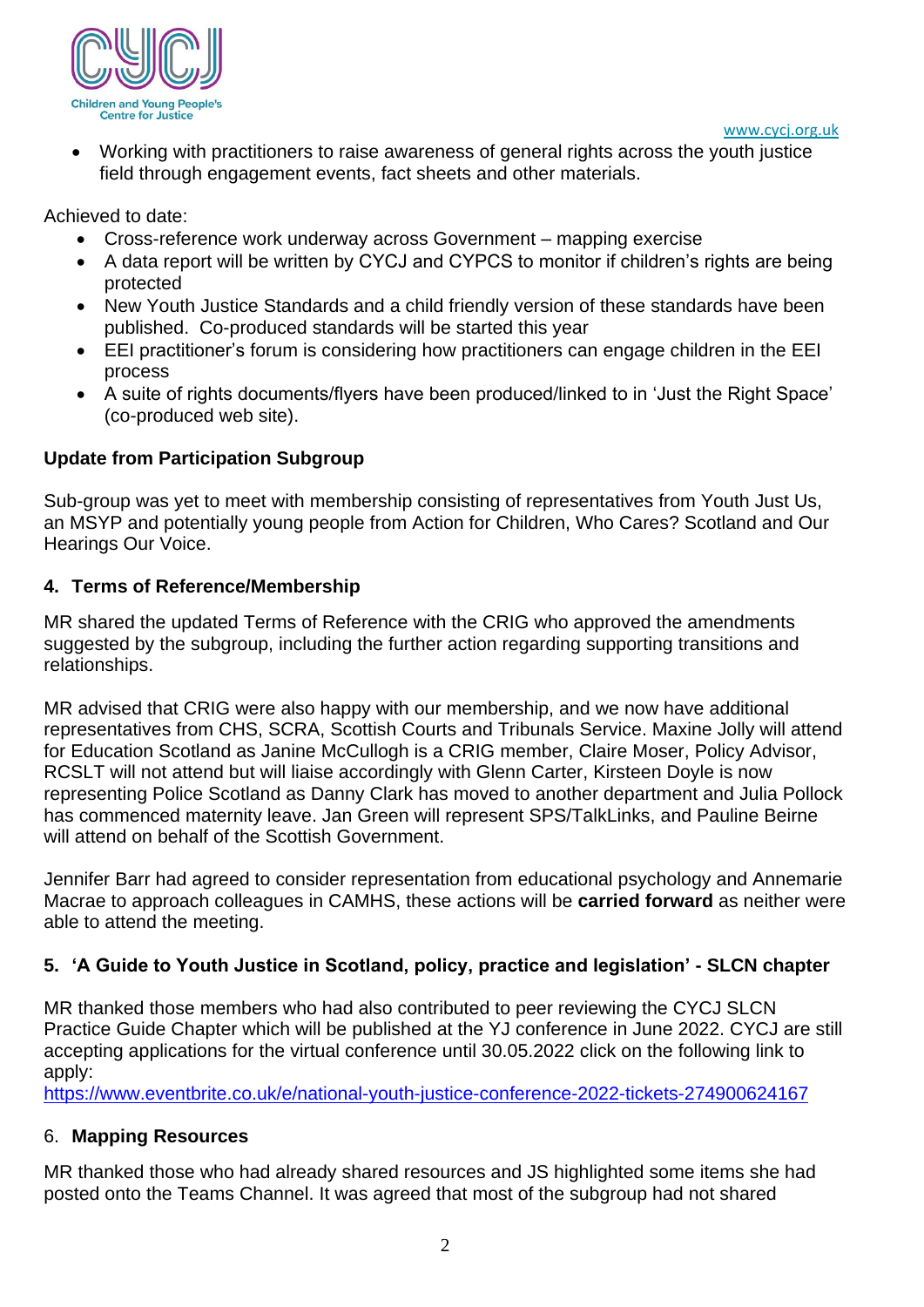

#### [www.cycj.org.uk](http://www.cycj.org.uk/)

resources and MR would forward the Teams Channel link again to promote sharing what different agencies currently utilise from leaflets, PowerPoints, tools, and web resources etc. MR advised that Jan Green had also kindly contributed to being filmed as part of the assessment module in CYCJs PG cert Children and Young People in conflict with the law, which currently has 22 students from various professions and backgrounds and a great vehicle for promoting and supporting the needs of those with SLCN.

## 7. **AOCB**

- JS is delivering Talking Mats training to support social workers in their approach to the assessment of harmful sexual behaviour with children and young people with SLCN, which she has agreed to share, alongside some of the other tools the REACH team utilise to talk about HSB with children. LH asked if this could be delivered to panel members, however JS informed they would need to have been trained in Talking Mats first (available via University of Stirling).
- LM had asked how the SLCN group would be underpinning work with human rights and the 2021 [Child Protection Guidance ?](https://www.gov.scot/publications/national-guidance-child-protection-scotland-2021/) MJ highlighted training already being undertaken with practitioners specifically in relation to human and children's rights and JS has developed a training resource for the Safer Communities Team in Perth & Kinross. Several members highlighted how CP guidance was not co-produced or developed from a children's rights perspective and will require updating when UNCRC is implemented, particularly given it is for the protection of children yet not in child friendly language.
- LM also asked how we can promote children's rights in independent advocacy given a lack of consistency across the country? LH advised that the Scottish Government national advocacy pilot has been running now for approximately one year for CHS and lack of consistency stems from a national offer going out to various organisations. Members agreed that advocacy is extremely valuable in supporting children, young people, and their families through the CHS however there having been teething problems around non instructed advocacy, whereby children/young people who are nonverbal or are possibly considered too young may not receive advocacy. CHS have established a working group to consider this, and LH will be attending and has agreed to update the subgroup accordingly. JS is attending an Independent Advocacy Group as part as her work with REACH in Perth & Kinross and has also agreed to provide subgroup with update regarding progress/issues.

The two Agenda items were carried over to next meeting as apologies given from relevant members.

## **8. Next Steps: Key Actions and Timescales**

- Members had previously suggested that a webinar potentially hosted by CYCJ could also be a useful vehicle to address proposed actions within the ToR. **MR to raise with CRIG in May and consider CYCJ webinar timetable**
- Members to continue to share relevant resources via Teams Channel. **MR to share link for new members**
- **MJ to share the Scottish Government research regarding practitioner's use of Talking Mats on Teams Channel**
- Members attending Independent Advocacy Meetings **JS and LH to feedback progress/issues to sub group.**